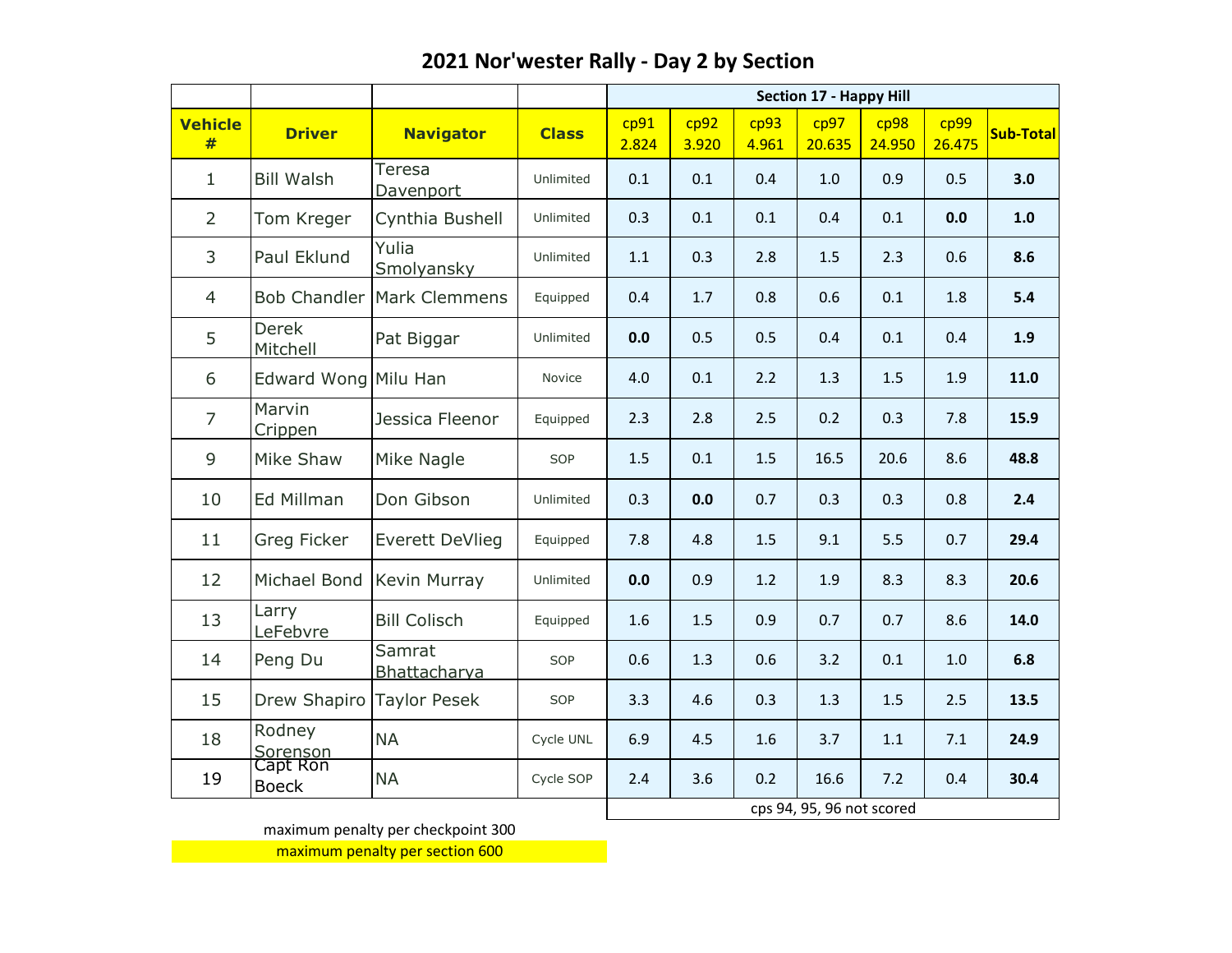|                     |                          |                        |              | Section 19 - Bill Shaw ('74 Nor'wester) |                   |                |                |                |                |                |                 |                  |  |
|---------------------|--------------------------|------------------------|--------------|-----------------------------------------|-------------------|----------------|----------------|----------------|----------------|----------------|-----------------|------------------|--|
| <b>Vehicle</b><br># | <b>Driver</b>            | <b>Navigator</b>       | <b>Class</b> | cp101<br>1.904                          | cp102<br>3.169    | cp103<br>3.877 | cp104<br>4.683 | cp105<br>6.565 | cp106<br>7.405 | cp107<br>9.051 | cp109<br>12.142 | <b>Sub-Total</b> |  |
| $\mathbf{1}$        | <b>Bill Walsh</b>        | Teresa<br>Davenport    | Unlimited    | 1.1                                     | 0.4               | 0.4            | 0.2            | 1.5            | 0.5            | 1.0            | 1.6             | 6.7              |  |
| $\overline{2}$      | Tom Kreger               | Cynthia Bushell        | Unlimited    | 0.0                                     | 0.5               | 0.7            | 0.0            | 0.9            | 0.6            | 0.2            | 0.9             | 3.8              |  |
| 3                   | Paul Eklund              | Yulia<br>Smolyansky    | Unlimited    | 0.9                                     | 1.1               | 1.8            | 0.1            | 0.8            | 1.1            | 1.0            | 0.3             | 7.1              |  |
| $\overline{4}$      | <b>Bob Chandler</b>      | Mark Clemmens          | Equipped     | 1.8                                     | 0.0               | 5.6            | 1.8            | 0.0            | 5.6            | 4.0            | 4.0             | 22.8             |  |
| 5                   | <b>Derek</b><br>Mitchell | Pat Biggar             |              | 0.9                                     | 0.3               | 0.3            | 0.2            | 1.4            | 0.1            | 0.9            | 3.2             | 7.3              |  |
| 6                   | Edward Wong Milu Han     |                        | Novice       | 5.1                                     | 1.6               | 4.0            | 3.4            | 7.3            | 0.1            | 7.4            | 22.4            | 51.3             |  |
| $\overline{7}$      | Marvin<br>Crippen        | Jessica Fleenor        | Equipped     | 0.5                                     | 0.8               | 1.9            | 2.1            | 4.1            | 1.6            | 3.7            | 3.1             | 17.8             |  |
| 9                   | Mike Shaw                | Mike Nagle             | SOP          | 1.9                                     | 1.3               | 0.0            | 0.1            | 0.2            | 2.3            | 1.0            | 13.7            | 20.5             |  |
| 10                  | Ed Millman               | Don Gibson             | Unlimited    | 0.4                                     | 1.5               | 8.5            | 0.9            | 0.9            | 2.1            | $1.0\,$        | 1.8             | 17.1             |  |
| 11                  | <b>Greg Ficker</b>       | <b>Everett DeVlieg</b> | Equipped     | 24.4                                    | 11.0              | 1.7            | 0.4            | 2.8            | 3.5            | 2.4            | 4.7             | 50.9             |  |
| 12                  | Michael Bond             | Kevin Murray           | Unlimited    | 0.0                                     | 1.3               | 0.7            | 0.4            | 0.8            | 2.0            | 2.7            | 2.3             | 10.2             |  |
| 13                  | Larry<br>LeFebvre        | <b>Bill Colisch</b>    | Equipped     | 1.0                                     | 0.3               | 3.4            | 4.9            | 1.0            | 1.4            | 0.0            | 1.4             | 13.4             |  |
| 14                  | Peng Du                  | Samrat<br>Bhattacharya | SOP          | 4.9                                     | 0.3               | 2.9            | 3.2            | 9.4            | 0.1            | 4.6            | 4.2             | 29.6             |  |
| 15                  | Drew Shapiro             | <b>Taylor Pesek</b>    | SOP          | 3.1                                     | 5.5               | 5.0            | 4.4            | 3.6            | 6.0            | 0.9            | 1.5             | 30.0             |  |
| 18                  | Rodney<br>Sorenson       | <b>NA</b>              | Cycle UNL    |                                         |                   |                |                |                |                |                |                 | 0.0              |  |
| 19                  | Capt Ron<br><b>Boeck</b> | <b>NA</b>              | Cycle SOP    | 6.1                                     | 44.7              | 48.6           | 58.1           | 54.2           | 71.5           | 85.6           | 138.1           | 506.9            |  |
|                     |                          |                        |              |                                         | cp 108 not scored |                |                |                |                |                |                 |                  |  |

maximum penalty per checkpoint 300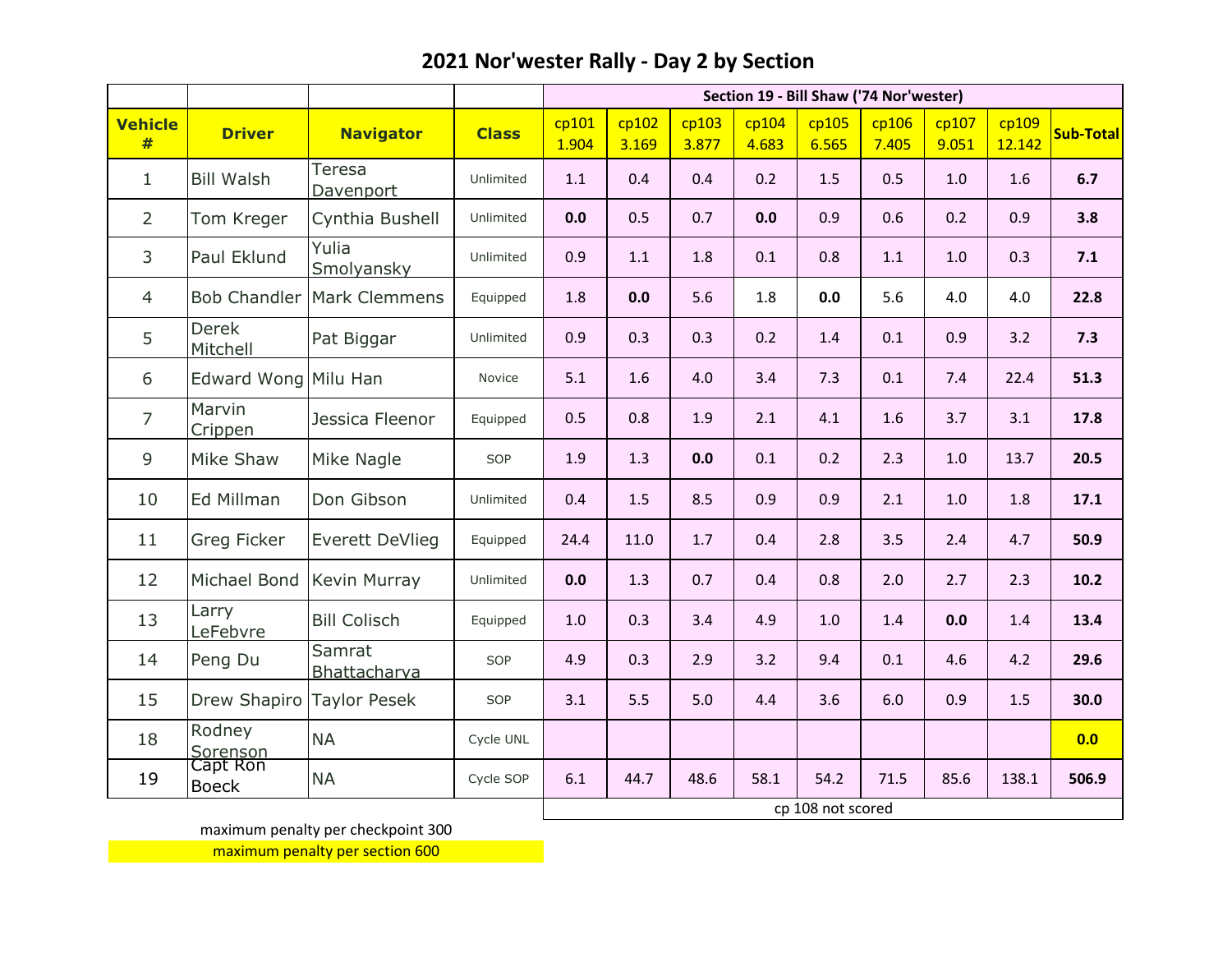|                     |                           |                           |              | <b>Section 21 - Dyer</b> |                |                |                |                |                 |                 |                 |                 |           |
|---------------------|---------------------------|---------------------------|--------------|--------------------------|----------------|----------------|----------------|----------------|-----------------|-----------------|-----------------|-----------------|-----------|
| <b>Vehicle</b><br># | <b>Driver</b>             | <b>Navigator</b>          | <b>Class</b> | cp111<br>1.509           | cp112<br>3.525 | cp113<br>4.527 | cp114<br>6.304 | cp115<br>8.635 | cp116<br>13.450 | cp117<br>15.431 | cp118<br>17.429 | cp119<br>22.341 | Sub-Total |
| $\mathbf{1}$        | <b>Bill Walsh</b>         | Teresa<br>Davenport       | Unlimited    | 0.1                      | 0.1            | 0.7            | 0.2            | 3.2            | 0.3             | 4.2             | 3.6             | 4.8             | 17.2      |
| $\overline{2}$      | Tom Kreger                | Cynthia Bushell           | Unlimited    | 0.1                      | 0.1            | 0.7            | 0.2            | 0.8            | 0.6             | 0.7             | 1.0             | 0.3             | 4.5       |
| 3                   | Paul Eklund               | Yulia<br>Smolyansky       | Unlimited    | 1.2                      | 0.5            | 0.0            | 0.9            | 0.4            | 0.0             | 0.1             | 0.3             | 0.4             | 3.8       |
| $\overline{4}$      | <b>Bob Chandler</b>       | Mark Clemmens             | Equipped     | 0.6                      | 4.0            | 3.4            | 3.0            | 3.8            | 3.4             | 4.0             | 3.2             | 3.9             | 29.3      |
| 5                   | <b>Derek</b><br>Mitchell  | Pat Biggar                | Unlimited    | 0.0                      | 0.4            | 0.6            | 0.0            | 1.4            | $1.0\,$         | 1.4             | 0.3             | 0.9             | 6.0       |
| 6                   | Edward Wong Milu Han      |                           | Novice       | 3.4                      | 3.3            | 3.1            | 0.5            | 8.6            | 1.0             | 1.2             | 2.9             | 4.2             | 28.2      |
| $\overline{7}$      | Marvin<br>Crippen         | Jessica Fleenor           | Equipped     | 1.7                      | 1.1            | 0.3            | 1.0            | 0.1            | 3.7             | 1.0             | 5.4             | 0.6             | 14.9      |
| 9                   | Mike Shaw                 | Mike Nagle                | SOP          | 1.3                      | 2.9            | 5.1            | 0.2            | 3.6            | 3.4             | 1.7             | 1.8             | 7.6             | 27.6      |
| 10                  | Ed Millman                | Don Gibson                | Unlimited    | 0.1                      | 0.8            | 0.7            | 0.6            | 0.8            | 0.5             | 0.2             | 0.9             | 0.9             | 5.5       |
| 11                  | Greg Ficker               | <b>Everett DeVlieg</b>    | Equipped     | 2.8                      | 4.2            | 2.3            | 5.0            | 0.9            | 5.7             | 4.3             | 6.2             | 3.3             | 34.7      |
| 12                  |                           | Michael Bond Kevin Murray | Unlimited    | 0.6                      | 1.5            | 0.2            | 0.0            | 0.8            | 2.3             | 4.5             | 3.6             | 0.3             | 13.8      |
| 13                  | Larry<br>LeFebvre         | <b>Bill Colisch</b>       | Equipped     | 53.7                     | 0.5            | 1.6            | 3.4            | 0.9            | 0.8             | 1.6             | 3.6             | 2.7             | 68.8      |
| 14                  | Peng Du                   | Samrat<br>Bhattacharya    | SOP          | 4.9                      | 3.7            | 2.5            | 3.5            | 8.0            | 14.3            | 9.2             | 1.7             | 5.8             | 53.6      |
| 15                  | Drew Shapiro Taylor Pesek |                           | SOP          | 1.3                      | 3.7            | 4.4            | 3.5            | 8.0            | 0.7             | 0.0             | 1.0             | 4.2             | 26.8      |
| 18                  | Rodney<br>Sorenson        | <b>NA</b>                 | Cycle UNL    |                          |                |                |                |                |                 |                 |                 |                 | 0.0       |
| 19                  | Capt Ron<br><b>Boeck</b>  | <b>NA</b>                 | Cycle SOP    | 8.8                      | 4.8            | 3.5            | 3.0            | 18.2           | 5.6             | 5.8             | 14.3            | 12.1            | 76.1      |
|                     |                           |                           |              |                          |                |                |                |                | all cp scored   |                 |                 |                 |           |

maximum penalty per checkpoint 300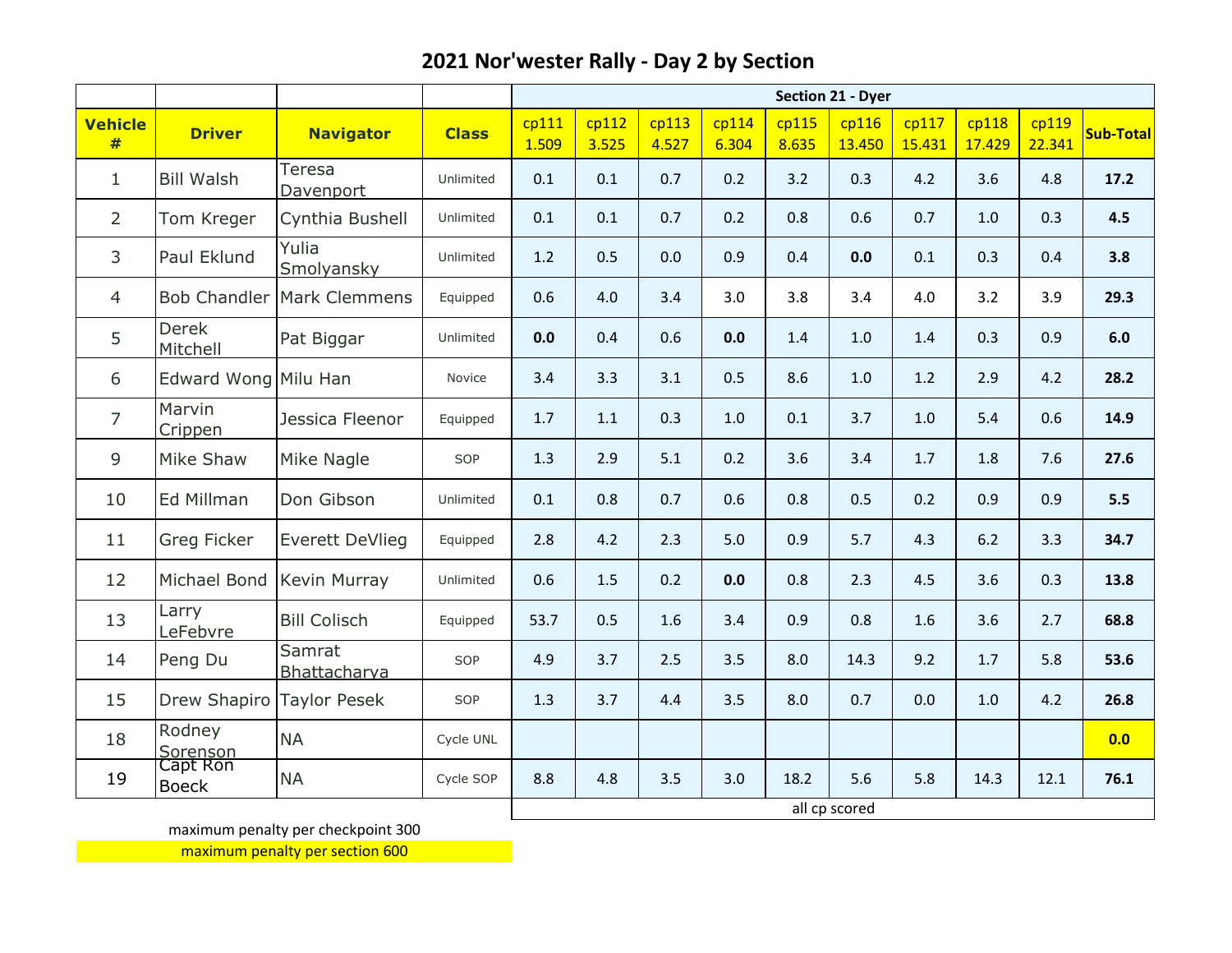|                     |                           |                                   |              | <b>Section 23 - Chumstick Plain</b> |                |                |                 |                 |                 |                 |                 |                 |           |
|---------------------|---------------------------|-----------------------------------|--------------|-------------------------------------|----------------|----------------|-----------------|-----------------|-----------------|-----------------|-----------------|-----------------|-----------|
| <b>Vehicle</b><br># | <b>Driver</b>             | <b>Navigator</b>                  | <b>Class</b> | cp121<br>3.241                      | cp122<br>5.242 | cp123<br>8.590 | cp124<br>11.078 | cp125<br>12.230 | cp126<br>14.174 | cp127<br>15.247 | cp128<br>17.866 | cp129<br>20.892 | Sub-Total |
| $\mathbf{1}$        | <b>Bill Walsh</b>         | Teresa<br>Davenport               | Unlimited    | 12.3                                | 12.0           | 12.2           | 12.6            | 11.5            | 12.4            | 9.6             | 11.1            | 2.0             | 95.7      |
| $\overline{2}$      | Tom Kreger                | Cynthia Bushell                   | Unlimited    | 0.6                                 | 0.4            | 0.2            | 0.9             | 0.0             | 0.3             | 0.0             | 0.3             | 0.3             | 3.0       |
| 3                   | Paul Eklund               | Yulia<br>Smolyansky               | Unlimited    | 0.7                                 | 0.2            | 0.2            | 0.4             | 0.3             | 0.9             | 0.3             | 0.7             | 0.8             | 4.5       |
| $\overline{4}$      |                           | <b>Bob Chandler Mark Clemmens</b> | Equipped     | 0.4                                 | 1.8            | 1.1            | 4.1             | 0.9             | 0.4             | 2.2             | 0.0             | 0.9             | 11.8      |
| 5                   | <b>Derek</b><br>Mitchell  | Pat Biggar                        | Unlimited    | 0.5                                 | 0.2            | 0.5            | 0.5             | 0.5             | 0.0             | 0.0             | 0.7             | 0.4             | 3.3       |
| 6                   | Edward Wong Milu Han      |                                   | Novice       | 1.0                                 | 1.3            | 4.8            | 11.9            | 18.3            | 41.3            | 17.3            | 24.2            | 36.5            | 156.6     |
| $\overline{7}$      | Marvin<br>Crippen         | Jessica Fleenor                   | Equipped     | 1.3                                 | 3.7            | 0.9            | 0.7             | 0.0             | 6.1             | 1.0             | 0.5             | 1.4             | 15.6      |
| 9                   | Mike Shaw                 | Mike Nagle                        | SOP          | 3.6                                 | 4.7            | 2.9            | 3.7             | 0.5             | 12.4            | 0.8             | 0.9             | 0.3             | 29.8      |
| 10                  | Ed Millman                | Don Gibson                        | Unlimited    | 0.6                                 | 0.4            | 0.4            | 0.9             | 1.0             | 5.0             | 2.2             | 0.6             | 0.3             | 11.4      |
| 11                  | Greg Ficker               | <b>Everett DeVlieg</b>            | Equipped     | 80.9                                | 1.5            | 1.8            | 3.3             | 2.0             | 1.1             | 0.1             | 3.1             | 5.8             | 99.6      |
| 12                  | Michael Bond Kevin Murray |                                   | Unlimited    | 3.8                                 | 2.2            | 2.7            | 0.8             | 1.7             | 1.0             | 2.2             | 1.0             | 15.0            | 30.4      |
| 13                  | Larry<br>LeFebvre         | <b>Bill Colisch</b>               | Equipped     | 0.9                                 | 0.3            | 1.5            | 0.7             | 0.9             | 6.8             | 1.0             | 1.4             | 1.4             | 14.9      |
| 14                  | Peng Du                   | Samrat<br>Bhattacharya            | SOP          | 3.5                                 | 7.0            | 0.9            | 6.1             | $1.1\,$         | 0.9             | 1.7             | 0.7             | 0.2             | 22.1      |
| 15                  | Drew Shapiro Taylor Pesek |                                   | SOP          | 2.1                                 | 4.3            | 1.9            | 3.1             | 0.8             | 14.3            | 5.0             | 2.2             | 1.1             | 34.8      |
| 18                  | Rodney<br>Sorenson        | <b>NA</b>                         | Cycle UNL    |                                     |                |                |                 |                 |                 |                 |                 |                 | 0.0       |
| 19                  | Capt Ron<br><b>Boeck</b>  | <b>NA</b>                         | Cycle SOP    | 13.6                                | 9.8            | 4.7            | 18.0            | 3.7             | 9.2             | 3.7             | 7.7             | 32.4            | 102.8     |
|                     |                           |                                   |              |                                     |                |                |                 |                 | all cp scored   |                 |                 |                 |           |

maximum penalty per checkpoint 300